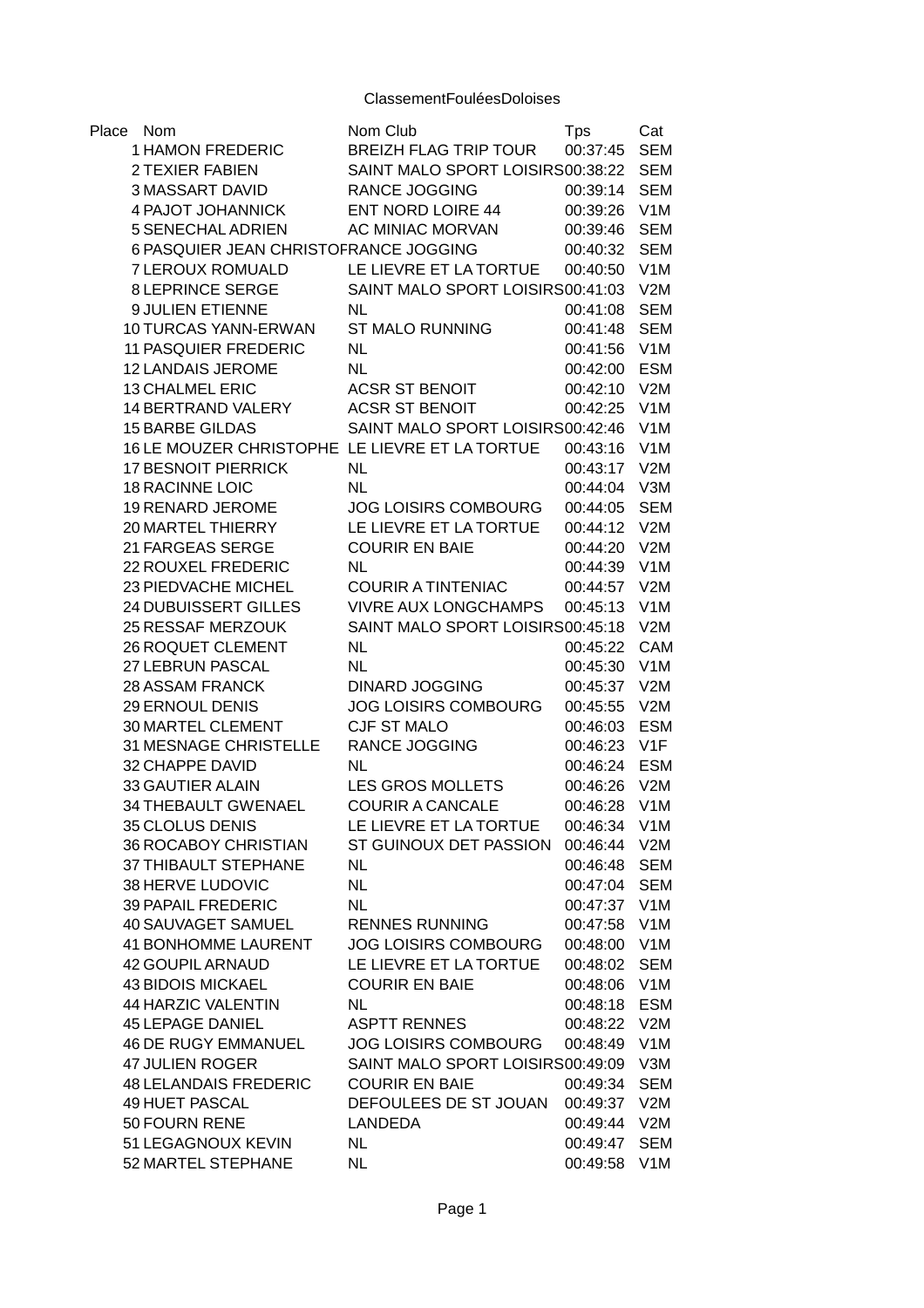| 53 FRIN JEREMY                        | <b>NL</b>                    | 00:50:00             | <b>SEM</b>       |
|---------------------------------------|------------------------------|----------------------|------------------|
| <b>54 TREMAUDAN GILLES</b>            | <b>NL</b>                    | 00:50:03             | V3M              |
| 55 RIVOAL STEVE                       | <b>NL</b>                    | 00:50:15             | <b>SEM</b>       |
| 56 DONY DAMIEN                        | <b>NL</b>                    | 00:50:21             | <b>SEM</b>       |
| 57 BIGOT CELINE                       | EA PAYS DE BROCELIANDE       | 00:50:26             | <b>JUF</b>       |
| 58 DEREAU BERTRAND                    | <b>NL</b>                    | 00:50:27             | <b>SEM</b>       |
| 59 DESNOT YANNICK                     | <b>NL</b>                    | 00:50:37             | V3M              |
| 60 CHEREL JEROME                      | <b>NL</b>                    | 00:50:45             | V1M              |
| 61 DE RUGY KARINE                     | <b>JOG LOISIRS COMBOURG</b>  | 00:50:49             | V1F              |
| 62 PONZA BERNARD                      | <b>RENNES RUNNING</b>        | 00:50:51             | V <sub>4</sub> M |
| 63 GUERIN JULIEN                      | <b>NL</b>                    | 00:50:59             | <b>SEM</b>       |
| <b>64 GUERIN MATHIEU</b>              | <b>NL</b>                    | 00:51:03             | <b>SEM</b>       |
| 65 BEAUDOUIN VINCENT                  | <b>NL</b>                    | 00:51:11             | V2M              |
| <b>66 RAULT JEAN FRANCOIS</b>         | <b>NL</b>                    | 00:51:19             | V1M              |
| <b>67 AMICE DIDIER</b>                | <b>NL</b>                    | 00:51:20             | V1M              |
| <b>68 ROUXEL NICOLAS</b>              | <b>NL</b>                    | 00:51:24             | <b>SEM</b>       |
| <b>69 PICHON YOANN</b>                | <b>NL</b>                    | 00:51:26             | <b>SEM</b>       |
| <b>70 DUPUIS STEPHANE</b>             | <b>NL</b>                    | 00:51:33             | V2M              |
| 71 PORET ERIC                         | <b>NL</b>                    | 00:51:49             | <b>SEM</b>       |
| <b>72 DUFAIX JEAN MICHEL</b>          | <b>NL</b>                    | 00:51:53             | V1M              |
| 73 LE LOARER NICOLAS                  | AC MINIAC MORVAN             | 00:51:58             | <b>SEM</b>       |
|                                       |                              |                      |                  |
| <b>74 LOISEL CHARLIE</b>              | AS SAPEURS POMPIERS          | 00:52:13             | <b>SEM</b>       |
| 75 CHEVALIER FLORIAN                  | <b>NL</b>                    | 00:52:15             | V2M              |
| <b>76 LAIGNEL DIMITRI</b>             | <b>JDN</b>                   | 00:52:17             | <b>ESM</b>       |
| 77 RUAUD LOIC                         | LE LIEVRE ET LA TORTUE       | 00:52:19             | V1M              |
| <b>78 BIDOIS ISABELLE</b>             | <b>COURIR EN BAIE</b>        | 00:52:23             | <b>SEF</b>       |
| 79 BIOT JEAN MICHEL                   | AS J.CARTIER ST MALO         | 00:52:31             | V2M              |
| 80 CAHU YOAN                          | NL                           | 00:52:35             | V1M              |
| 81 HERVE SYLVIE<br>82 DOUCET FREDERIC | <b>ACSR ST BENOIT</b>        | 00:52:40             | V2F<br>V2M       |
|                                       | <b>ACSR ST BENOIT</b>        | 00:52:41<br>00:52:48 | V4M              |
| 83 DENIS JOEL<br>84 LEBELTEL DAMIEN   | <b>COURIR A CANCALE</b>      |                      | <b>SEM</b>       |
|                                       | PLEUM RUN                    | 00:52:51             |                  |
| 85 QUENET TERRY                       | <b>NL</b>                    | 00:52:57             | <b>SEM</b>       |
| <b>86 LHERMITTE FREDDY</b>            | <b>NL</b>                    | 00:53:05             | V1M              |
| 87 LAGREVE SERVANE                    | JOGGERS LOUVIGNEENS          | 00:53:13             | V2F              |
| 88 DAVID OLIVIER                      | <b>LES GROS MOLLETS</b>      | 00:53:22             | <b>SEM</b>       |
| 89 CHAMBRON NATHALIE                  | <b>NL</b>                    | 00:53:45             | V2F              |
| 90 CHESNAIS FRANK                     | JOGGERS LOUVIGNEENS          | 00:53:49             | V1M              |
| 91 TRAVERS YVES                       | AL ST MARC LE BLANC          | 00:53:50             | V3M              |
| 92 LAGREVE JACQUES                    | <b>JOGGERS LOUVIGNEENS</b>   | 00:53:53             | V2M              |
| 93 POTIN DOMINIQUE                    | <b>ACSR ST BENOIT</b>        | 00:53:55             | V2M              |
| 94 SORRE LIONEL                       | LE LIEVRE ET LA TORTUE       | 00:53:57             | V1M              |
| 95 TURPIN PIERRE                      | <b>BREIZH FLAG TRIP TOUR</b> | 00:54:02             | V3M              |
| 96 BOUILLON DENIS                     | DEFOULEES DE ST JOUAN        | 00:54:14             | V1M              |
| 97 GALLON YANNICK                     | <b>ACSR ST BENOIT</b>        | 00:54:18             | V1M              |
| 98 GUILLOPE OLIVIER                   | NL.                          | 00:54:20             | <b>SEM</b>       |
| 99 VALLERIE LIONEL                    | <b>NL</b>                    | 00:54:24             | V1M              |
| 100 HESLOUIN CEDRIC                   | <b>GDM ST JAMES</b>          | 00:54:26             | V1M              |
| 101 BEDEL PIERRICK                    | <b>JDN</b>                   | 00:54:29             | V2M              |
| <b>102 ESNAULT LANCE</b>              | SUPER U                      | 00:54:33             | CAM              |
| <b>103 PIROTAIS LUDOVIC</b>           | NL.                          | 00:54:35             | <b>SEM</b>       |
| <b>104 LAGREE MATHILDE</b>            | NL                           | 00:54:38             | <b>SEF</b>       |
| <b>105 JUMEL EDOUARD</b>              | <b>NL</b>                    | 00:54:54             | <b>SEM</b>       |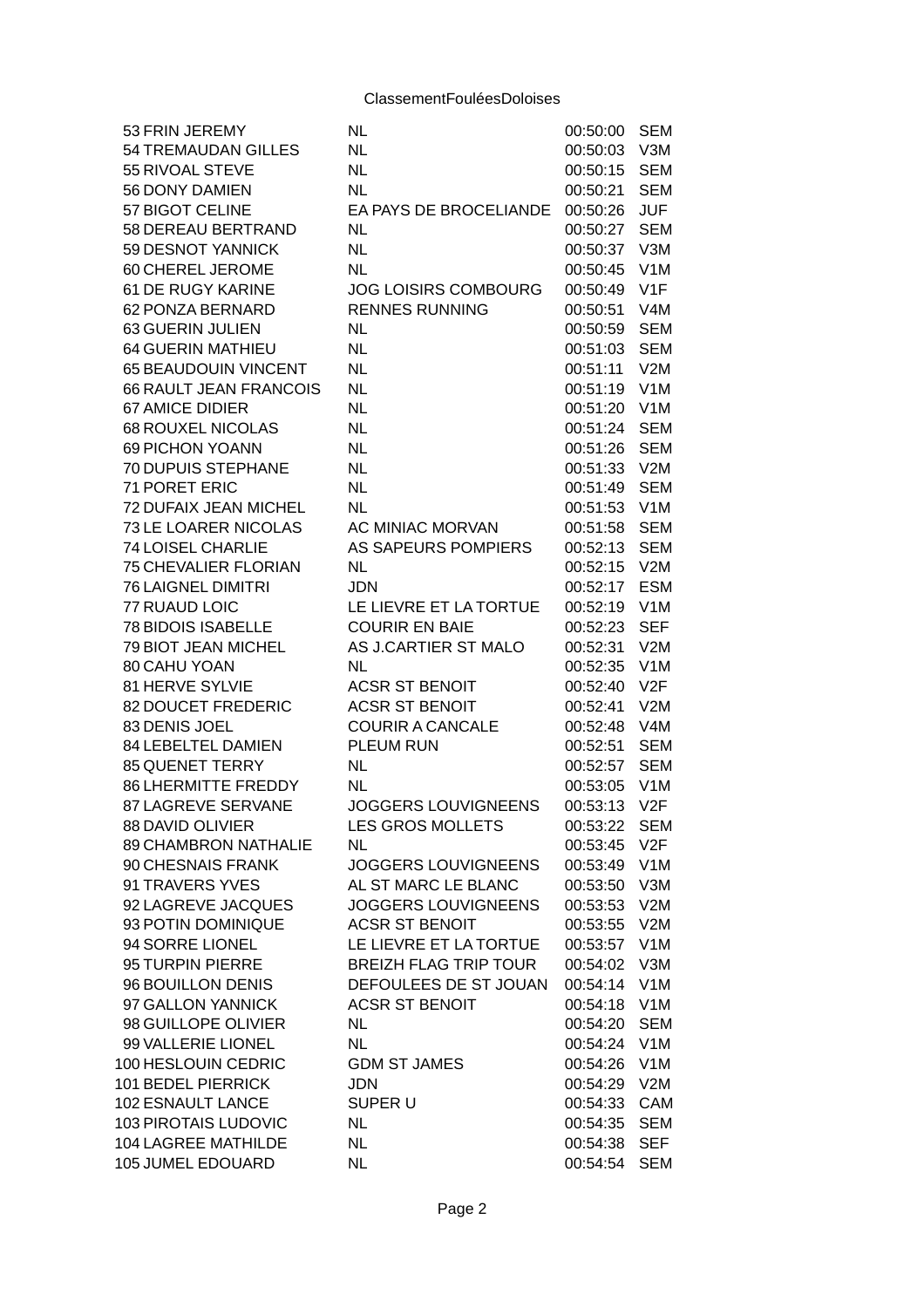| <b>106 DION RODOLPHE</b>                                    | NL                          | 00:55:04 | V1M             |
|-------------------------------------------------------------|-----------------------------|----------|-----------------|
| <b>107 LESSIRARD HERVE</b>                                  | AC MINIAC MORVAN            | 00:55:08 | V1M             |
| 108 LEJART YANNICK                                          | DEFOULEES DE ST JOUAN       | 00:55:16 | V2M             |
| 109 DEPERSIN LAURENT                                        | <b>NL</b>                   | 00:55:17 | V1M             |
| 110 VOLTZ PHILIPPE                                          | <b>COURIR A CANCALE</b>     | 00:55:20 | V2M             |
| 111 CAVE ALEXANDRE                                          | <b>NL</b>                   | 00:55:22 | <b>SEM</b>      |
| <b>112 HARELLE PIERRICK</b>                                 | <b>NL</b>                   | 00:55:29 | V1M             |
| <b>113 ALPHONSE DIMITRI</b>                                 | <b>NL</b>                   | 00:55:31 | <b>SEM</b>      |
| 114 BAZILLE JOSEPH                                          | <b>NL</b>                   | 00:55:38 | V1M             |
| <b>115 GLEMOT JULIEN</b>                                    | <b>NL</b>                   | 00:55:39 | <b>SEM</b>      |
| 116 NOEL EMMANUEL                                           | <b>NL</b>                   | 00:55:41 | V1M             |
| 117 DESGRANGES PHILIPPE                                     | <b>COURIR EN BAIE</b>       | 00:55:44 | V2M             |
| 118 PONGERARD MICHEL                                        | <b>AC CESSON</b>            | 00:55:47 | V5M             |
| 119 LOISEL MICKAEL                                          | <b>NL</b>                   | 00:55:51 | <b>SEM</b>      |
| 120 BEAURUEL YOAN                                           | <b>NL</b>                   | 00:55:55 | <b>SEM</b>      |
| <b>121 GAUTIER LAETITIA</b>                                 | <b>LES GROS MOLLETS</b>     | 00:56:02 | V1F             |
| 122 MICHEL CHRISTIAN                                        | <b>ACSR ST BENOIT</b>       | 00:56:10 | V2M             |
| 123 LAINEE CHRISTIAN                                        | NL                          | 00:56:12 | V3M             |
| 124 DELESTRE SYLVAIN                                        | <b>NL</b>                   | 00:56:21 | V1M             |
| <b>125 MORIN HENRI</b>                                      | AL ST MARC LE BLANC         | 00:56:27 | V3M             |
| 126 PIEDVACHE SYLVIE                                        | <b>JOG LOISIRS COMBOURG</b> | 00:56:35 | V1F             |
| <b>127 CHESNAIS HENRI</b>                                   | <b>COURIR A CANCALE</b>     | 00:56:35 | V3M             |
| 128 LEBEURIER ADRIEN                                        | <b>NL</b>                   | 00:56:37 | <b>SEM</b>      |
| 129 LAUTE FABIEN                                            | <b>NL</b>                   | 00:56:44 | <b>SEM</b>      |
| 130 OURSELIN DENIS                                          | <b>ACSR ST BENOIT</b>       | 00:56:57 | V2M             |
| 131 MAHE CAMILLE                                            | NL.                         | 00:57:08 | <b>SEF</b>      |
| 132 THEBAULT DOMINIQUE                                      | <b>NL</b>                   | 00:57:10 | V1M             |
| 133 PICQUET GAETANE                                         | <b>NL</b>                   | 00:57:23 | <b>SEF</b>      |
| 134 VIEL PASCAL                                             | <b>NL</b>                   | 00:57:25 | V2M             |
| 135 LE GUELVOUIT JEAN YVES SAINT MALO SPORT LOISIRS00:57:27 |                             |          | V2M             |
| 136 BOUBAYA REGIS                                           | <b>NL</b>                   | 00:57:34 | V2M             |
| 137 PAWLAK DOMINIQUE                                        | <b>JDN</b>                  | 00:57:37 | V1M             |
| 138 MARCILLAUD CHRISTOPHEST MELOIR TOUT COURT               |                             | 00:57:40 | V1M             |
| 139 MOLLIEN GILLES                                          | <b>ST MALO RUNNING</b>      | 00:57:48 | V3M             |
| 140 QUIGNON DIDIER                                          | AC MINIAC MORVAN            | 00:57:53 | V2M             |
| 141 MAUFRAS LAURENT                                         | <b>ACSR ST BENOIT</b>       | 00:57:57 | V1M             |
| 142 LENDORMI NOLWEN                                         | <b>COURIR A DOL</b>         | 00:58:19 | <b>SEF</b>      |
| 143 HUBERT DAMIEN                                           | NL.                         | 00:58:22 | <b>SEM</b>      |
| 144 CHALMEL CAROLE                                          | <b>ACSR ST BENOIT</b>       | 00:58:23 | V1F             |
| <b>145 QUINTON FRANCK</b>                                   | <b>BOUGE A LA BAUSSAINE</b> | 00:58:30 | V1M             |
| 146 LE FUSTEC GILLES                                        | <b>ACSR ST BENOIT</b>       | 00:58:31 | V2M             |
| <b>147 NOURRY PHILIPPE</b>                                  | NL.                         | 00:58:33 | V2M             |
| <b>148 COREAU LAURENCE</b>                                  | <b>ACSR ST BENOIT</b>       | 00:58:40 | V <sub>2F</sub> |
| 149 PAPAIL FABIENNE                                         | <b>NL</b>                   | 00:59:08 | V1F             |
| 150 COLLIN ARNAUD                                           | ACSR ST BENOIT              | 00:59:29 | V1M             |
| 151 DUVAL DANIEL                                            | <b>JOG LOISIRS COMBOURG</b> | 00:59:31 | V3M             |
| 152 MICHEL GERARD                                           | NL.                         | 00:59:35 | V2M             |
| <b>153 FLEURY CHRISTELE</b>                                 | <b>JDN</b>                  | 00:59:38 | <b>SEF</b>      |
| <b>154 POTIER FRANCOIS</b>                                  | LE LIEVRE ET LA TORTUE      | 00:59:56 | V1M             |
| <b>155 BLANCHARD STEPHANE</b>                               | <b>NL</b>                   | 01:00:03 | V1M             |
| <b>156 DUBUS THOMAS</b>                                     | NL                          | 01:00:05 | <b>SEM</b>      |
| 157 COCHARD ARNAUD                                          | RANCE JOGGING               | 01:00:13 | V1M             |
| 158 CHENEL SYLVAIN                                          | <b>ACSR ST BENOIT</b>       | 01:00:16 | V1M             |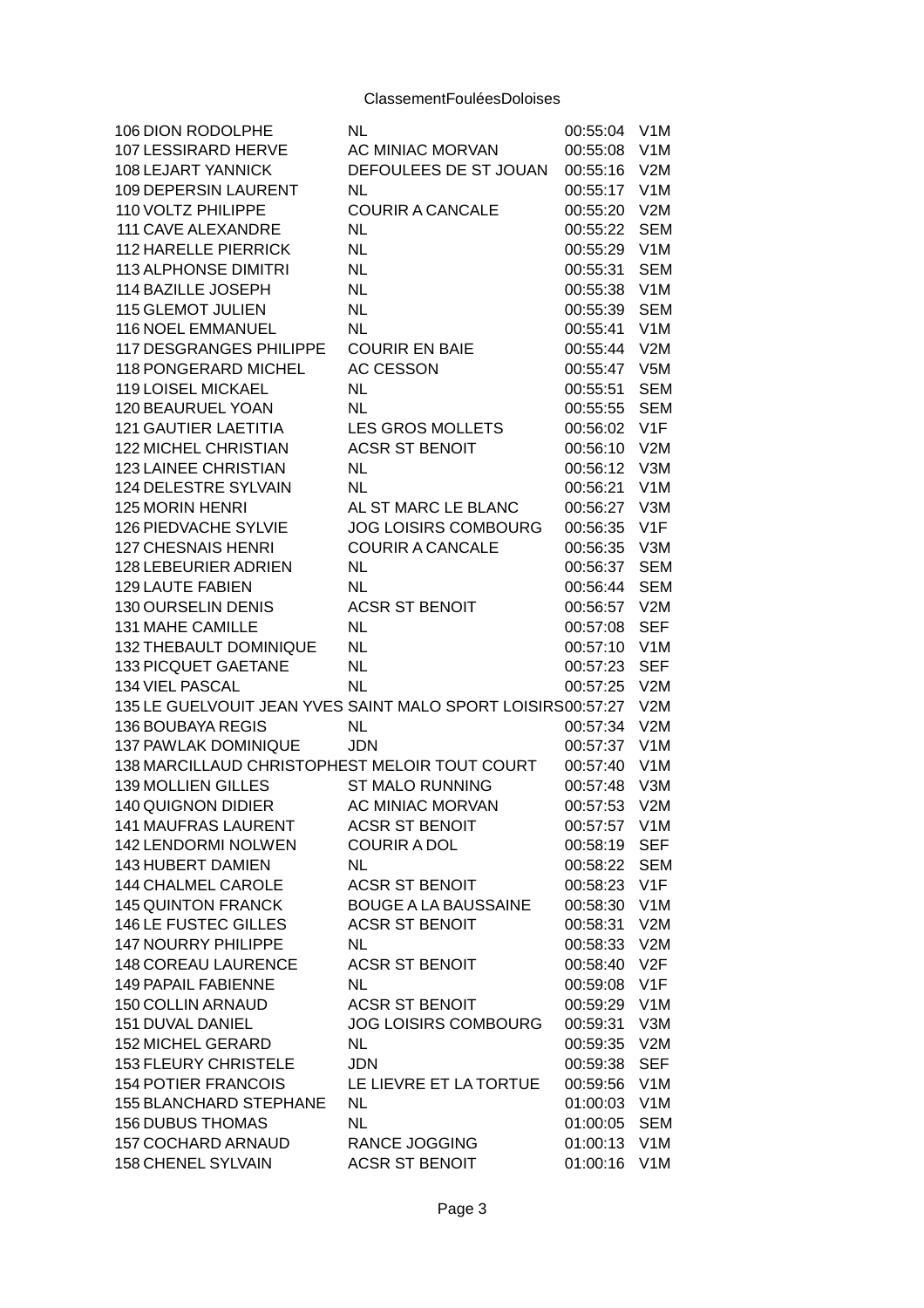| <b>159 LEBRUN GUILLAUME</b>                          | NL                               | 01:00:27             | <b>SEM</b>               |
|------------------------------------------------------|----------------------------------|----------------------|--------------------------|
| <b>160 GARDINIER PHILIPE</b>                         | <b>COURIR A CANCALE</b>          | 01:00:29             | V2M                      |
| 161 BARRE MONIQUE                                    | <b>RANCE JOGGING</b>             | 01:00:42             | V2F                      |
| <b>162 RIGAL NICOLAS</b>                             | <b>NL</b>                        | 01:00:43             | <b>SEM</b>               |
| 163 MICHEL MARIE JOSE                                | <b>NL</b>                        | 01:01:10             | V1F                      |
| <b>164 ROUAUX SERGE</b>                              | SAINT MALO SPORT LOISIRS01:01:16 |                      | V2M                      |
| <b>165 ROULAND CYRILLE</b>                           | SAINT MALO SPORT LOISIRS01:01:17 |                      | V1M                      |
| 166 RACHINEL JEAN MARIE                              | ST MELOIR TOUT COURT             | 01:01:30             | V2M                      |
| <b>167 GORE GERARD</b>                               | <b>LES GROS MOLLETS</b>          | 01:01:31             | V3M                      |
| 168 SAUVAGE SYLVAIN                                  | ADL LES ROZEENS                  | 01:01:36             | V1M                      |
| <b>169 YVINOU CAROLE</b>                             | ADL LES ROZEENS                  | 01:01:37             | V2F                      |
| 170 DUMAS ARNAUD                                     | NL                               | 01:01:43             | V1M                      |
| 171 DESLOGES PHILIPPE                                | <b>LES GROS MOLLETS</b>          | 01:02:02             | V2M                      |
| 172 LE DEZ NATHALIE                                  | <b>COURIR A DOL</b>              | 01:02:13             | V1F                      |
| 173 BOCHER LAURENCE                                  | <b>LES GROS MOLLETS</b>          | 01:02:20             | V1F                      |
| 174 BELLEC LOIC                                      | ST MELOIR TOUT COURT             | 01:02:32             | V2M                      |
| 175 DESGRANGES STEEVE                                | <b>COURIR EN BAIE</b>            | 01:02:41             | V2M                      |
| 176 LETANOUX GERALDINE                               | <b>ACSR ST BENOIT</b>            | 01:02:43             | <b>SEF</b>               |
| 177 BEURIER GENEVIEVE                                | JOGGING RANDO LAMBALLE01:02:54   |                      | V1F                      |
| <b>178 MOULIN MAURICE</b>                            | <b>NL</b>                        | 01:02:56             | V3M                      |
| 179 AMELINE ATTALE                                   | <b>RANCE JOGGING</b>             | 01:03:06             | V3M                      |
| 180 MARESCOT STEPHANE                                | ST GUINOUX DET PASSION           | 01:03:24             | V2M                      |
| <b>181 BARROIS CHRISTOPHE</b>                        | <b>COURIR A CANCALE</b>          | 01:03:40             | V <sub>4</sub> M         |
| <b>182 GORIN DIDIER</b>                              | JOGGING RANDO LAMBALLE01:04:46   |                      | V2M                      |
| 183 BARRY JOEL                                       | <b>NL</b>                        | 01:04:54             | V2M                      |
| <b>184 GAUTHIER MARION</b>                           | NL.                              | 01:04:55             | <b>SEF</b>               |
| <b>185 BOCHER MANON</b>                              | <b>LES GROS MOLLETS</b>          | 01:04:57             | <b>SEF</b>               |
| <b>186 RICHEUX PATRICIA</b>                          | <b>ACSR ST BENOIT</b>            | 01:04:59             | V1F                      |
| <b>187 CORVAISIER RENÉ</b>                           | <b>ACSR ST BENOIT</b>            | 01:05:00             | V3M                      |
| <b>188 DUFAIX NATACHA</b>                            | <b>COURIR A DOL</b>              | 01:05:02             | V1F                      |
| <b>189 LEFEBVRE DIDIER</b>                           | ADL LES ROZEENS                  | 01:05:08             | V2M                      |
| <b>190 GAUTRAIS THIERRY</b>                          | SUPER U                          | 01:05:16             | <b>SEM</b>               |
| <b>191 JUILLET FABRICE</b>                           | SUPER U                          | 01:05:18             | V1M                      |
| 192 DESNOS MICHEL                                    | NL.                              | 01:05:49             | V3M                      |
| <b>193 DESNOS CATHERINE</b>                          | NL                               | 01:05:50             | V3F                      |
| 194 LACOUR JOSIANE                                   | <b>COURIR A CANCALE</b>          | 01:05:58             | V3F                      |
| <b>195 GLEMOT SEBASTIEN</b>                          | SUPER U                          | 01:06:06             |                          |
| 196 ROUSSEAU PEGGY                                   | <b>JOG LOISIRS COMBOURG</b>      | 01:06:13             | <b>SEM</b><br><b>SEF</b> |
| <b>197 AUBIN STEPHANE</b>                            | <b>NL</b>                        |                      |                          |
|                                                      |                                  | 01:06:25<br>01:06:36 | V1M                      |
| <b>198 GUERIN MATHIEU</b><br><b>199 DUCLOS KATIA</b> | <b>NL</b>                        |                      | <b>SEM</b>               |
|                                                      | NL.                              | 01:06:39             | V1F                      |
| 200 QUIVIGER SONIA                                   | <b>JOG LOISIRS COMBOURG</b>      | 01:07:21             | <b>SEF</b>               |
| 201 LEMETAYER LAURANNE                               | NL.                              | 01:07:25             | <b>ESF</b>               |
| 202 HAMELIN BERNADETTE                               | DEFOULEES DE ST JOUAN            | 01:07:43             | V <sub>2F</sub>          |
| 203 PIETRASZEWSKI DANIEL                             | <b>NL</b>                        | 01:08:04             | V3M                      |
| 204 BOIVIN YANNICK                                   | ADL LES ROZEENS                  | 01:08:11             | V1M                      |
| 205 GUERIN ANNE SOPHIE                               | <b>JOG LOISIRS COMBOURG</b>      | 01:09:16             | V1F                      |
| 206 METAIRIE PAOLA                                   | SUPER U                          | 01:10:36             | V1F                      |
| <b>207 DUFRAICHES SERGE</b>                          | NL.                              | 01:10:41             | V2M                      |
| 208 DUVAL CHRISTINE                                  | NL.                              | 01:10:46             | V1F                      |
| 209 BRIZAULT FLORENCE                                | <b>USAM TOULON</b>               | 01:10:49             | <b>SEF</b>               |
| 210 GUERRIER THOMAS                                  | <b>USAM TOULON</b>               | 01:10:51             | <b>SEM</b>               |
| 211 SANTIER SANDRINE                                 | SUPER U                          | 01:10:57             | V1F                      |